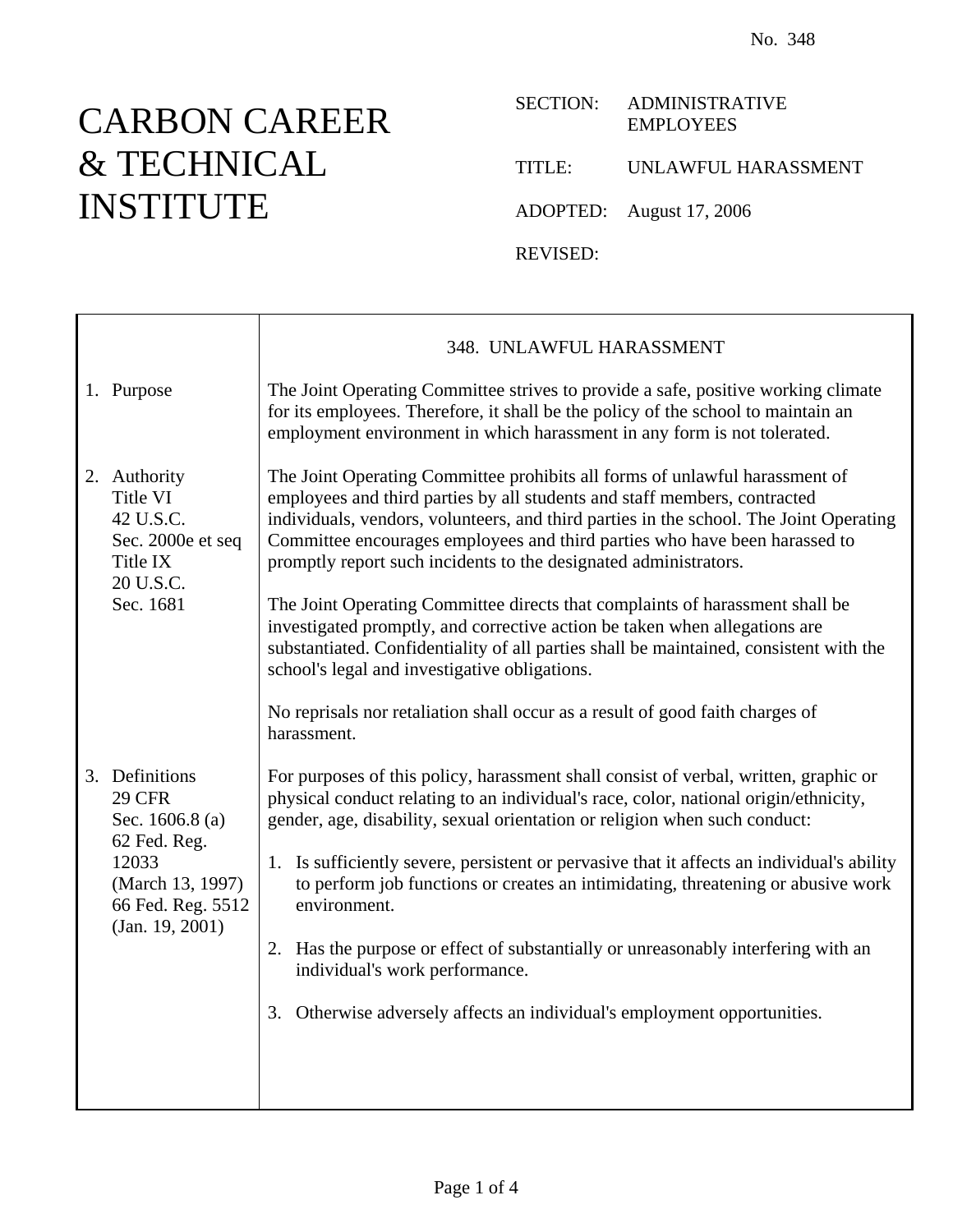| <b>29 CFR</b>                                  | For purposes of this policy, sexual harassment shall consist of unwelcome sexual                                                                                                                                                                                                                                                                                                                                                                                                                                                                                                                                                                             |
|------------------------------------------------|--------------------------------------------------------------------------------------------------------------------------------------------------------------------------------------------------------------------------------------------------------------------------------------------------------------------------------------------------------------------------------------------------------------------------------------------------------------------------------------------------------------------------------------------------------------------------------------------------------------------------------------------------------------|
| Sec. 1604.11 (a)                               | advances; requests for sexual favors; and other inappropriate verbal, written, graphic                                                                                                                                                                                                                                                                                                                                                                                                                                                                                                                                                                       |
|                                                | or physical conduct of a sexual nature when:                                                                                                                                                                                                                                                                                                                                                                                                                                                                                                                                                                                                                 |
|                                                | Acceptance of such conduct is made, explicitly or implicitly, a term or condition<br>1.<br>of an individual's continued employment.                                                                                                                                                                                                                                                                                                                                                                                                                                                                                                                          |
|                                                | Submission to or rejection of such conduct is the basis for employment<br>2.<br>decisions affecting the individual.                                                                                                                                                                                                                                                                                                                                                                                                                                                                                                                                          |
|                                                | Such conduct is sufficiently severe, persistent or pervasive that it has the<br>3.<br>purpose or effect of substantially interfering with the employee's job<br>performance or creating an intimidating, hostile or offensive working<br>environment.                                                                                                                                                                                                                                                                                                                                                                                                        |
|                                                | Examples of conduct that may constitute sexual harassment include but are not<br>limited to sexual flirtations, advances, touching or propositions; verbal abuse of a<br>sexual nature; graphic or suggestive comments about an individual's dress or body;<br>sexually degrading words to describe an individual; jokes; pin-ups; calendars;<br>objects; graffiti; vulgar statements; abusive language; innuendoes; references to<br>sexual activities; overt sexual conduct; or any conduct that has the effect of<br>unreasonably interfering with an employee's ability to work or creates an<br>intimidating, hostile or offensive working environment. |
| 4. Delegation of<br>Responsibility<br>Pol. 103 | In order to maintain a work environment that discourages and prohibits unlawful<br>harassment, the Joint Operating Committee designates the Administrative Director<br>as the school's Compliance Officer.                                                                                                                                                                                                                                                                                                                                                                                                                                                   |
|                                                | The Compliance Officer shall publish and disseminate this policy and the complaint<br>procedure at least annually to students, parents/guardians, employees, independent<br>contractors, vendors, and the public. The publication shall include the position,<br>office address and telephone number of the Compliance Officer.                                                                                                                                                                                                                                                                                                                              |
|                                                | Each staff member shall be responsible to maintain a working environment free from<br>all forms of unlawful harassment.                                                                                                                                                                                                                                                                                                                                                                                                                                                                                                                                      |
|                                                | The building administrator shall be responsible to complete the following duties<br>when receiving a complaint of unlawful harassment:                                                                                                                                                                                                                                                                                                                                                                                                                                                                                                                       |
|                                                | 1. Inform the employee or third party of the right to file a complaint and the<br>complaint procedure.                                                                                                                                                                                                                                                                                                                                                                                                                                                                                                                                                       |
|                                                | Notify the complainant and the accused of the progress at appropriate stages of<br>2.<br>the procedure.                                                                                                                                                                                                                                                                                                                                                                                                                                                                                                                                                      |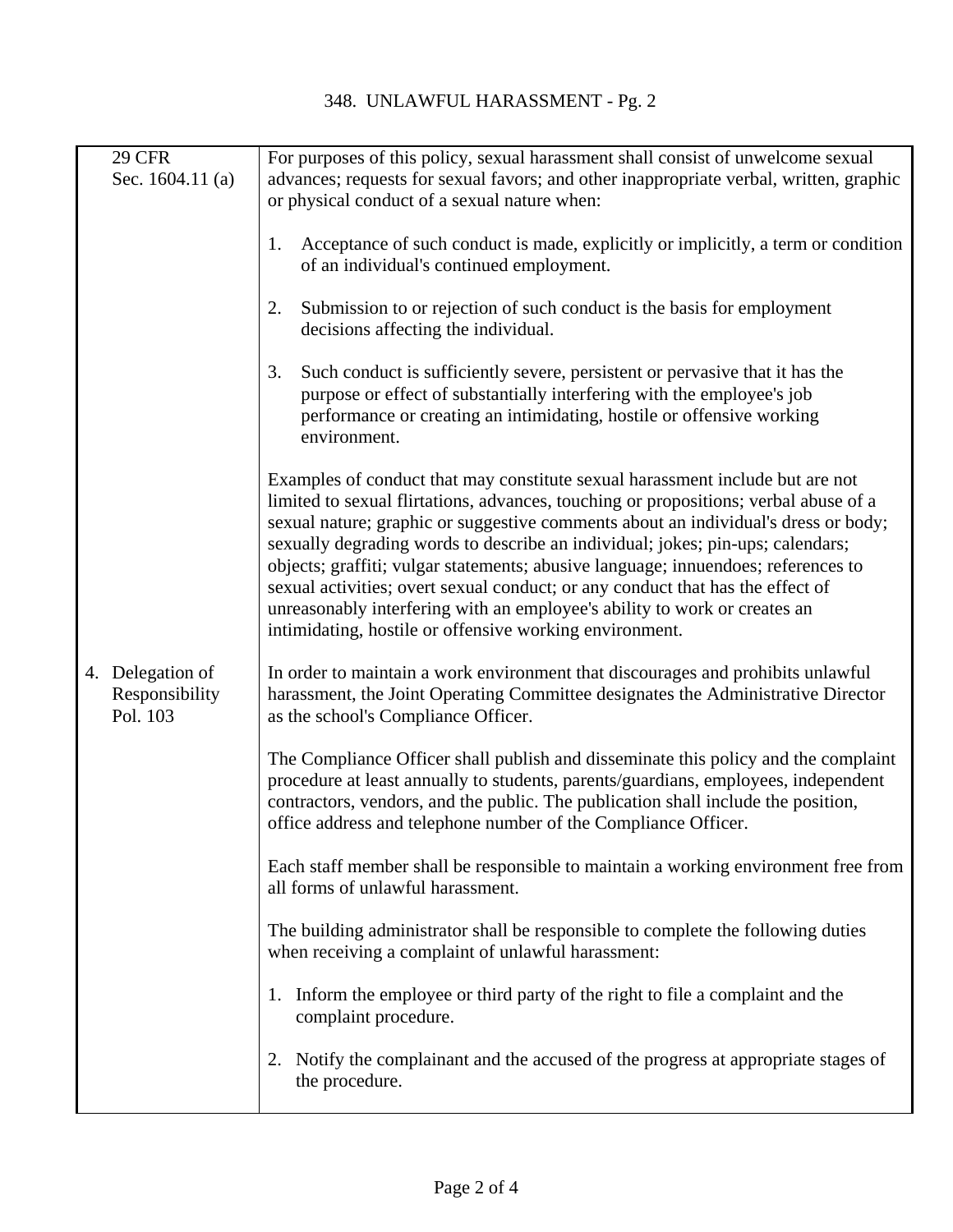|               | 3. Refer the complainant to the Compliance Officer if the building administrator is                                                                                                                                                                                                                                                                                                                 |
|---------------|-----------------------------------------------------------------------------------------------------------------------------------------------------------------------------------------------------------------------------------------------------------------------------------------------------------------------------------------------------------------------------------------------------|
|               | the subject of the complaint.                                                                                                                                                                                                                                                                                                                                                                       |
| 5. Guidelines | Complaint Procedure – Employee/Third Party                                                                                                                                                                                                                                                                                                                                                          |
|               | Step $1 -$ Reporting                                                                                                                                                                                                                                                                                                                                                                                |
|               | An employee or third party who believes s/he has been subject to conduct that<br>constitutes a violation of this policy is encouraged to immediately report the incident<br>to the building administrator.                                                                                                                                                                                          |
|               | If the building administrator is the subject of a complaint, the employee or third<br>party shall report the incident directly to the Compliance Officer.                                                                                                                                                                                                                                           |
|               | The complainant is encouraged to use the report form available from the building<br>administrator, but oral complaints shall be acceptable.                                                                                                                                                                                                                                                         |
|               | Step $2$ – Investigation                                                                                                                                                                                                                                                                                                                                                                            |
|               | Upon receiving a complaint of unlawful harassment, the building administrator shall<br>immediately notify the Compliance Officer. The Compliance Officer shall authorize<br>the building administrator to investigate the complaint, unless the building<br>administrator is the subject of the complaint or is unable to conduct the<br>investigation.                                             |
|               | The investigation may consist of individual interviews with the complainant, the<br>accused, and others with knowledge relative to the incident. The investigator may<br>also evaluate any other information and materials relevant to the investigation.                                                                                                                                           |
|               | The obligation to conduct this investigation shall not be negated by the fact that a<br>criminal investigation of the incident is pending or has been concluded.                                                                                                                                                                                                                                    |
|               | Step 3 – Investigative Report                                                                                                                                                                                                                                                                                                                                                                       |
|               | The building administrator shall prepare a written report within fifteen (15) days,<br>unless additional time to complete the investigation is required. The report shall<br>include a summary of the investigation, a determination of whether the complaint<br>has been substantiated as factual and whether it is a violation of this policy, and a<br>recommended disposition of the complaint. |
|               | The findings of the investigation shall be provided to the complainant, the accused,<br>and the Compliance Officer.                                                                                                                                                                                                                                                                                 |
|               |                                                                                                                                                                                                                                                                                                                                                                                                     |